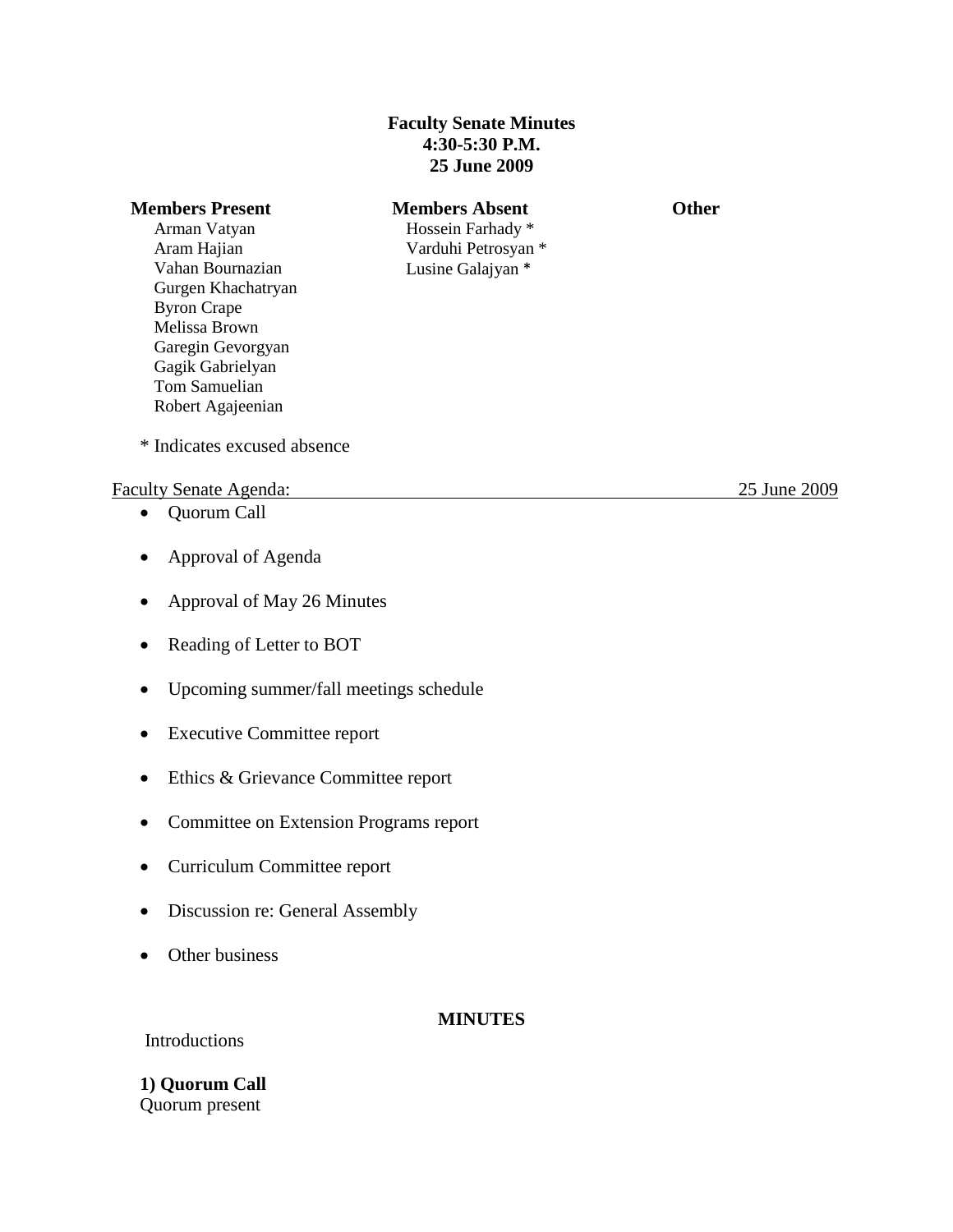### **1) Approval of Agenda**

 The agenda was adopted by consensus (moved to adopt and seconded the motion with no objections).

## **2) Approval of May 26 Minutes**

The minutes of the 26 May 2009 Faculty Senate meeting were adopted by consensus (moved to adopt, seconded the motion with no objections).

## **3) Reading of Letter to Board of Trustees**

Aram reviewed the decision by the Faculty Senate to send a letter to the AUA Board of Trustees to provide Faculty Senate feedback on the selection of the new President of AUA. The letter, after discussion by the Faculty Senate, was developed by the Executive Committee to integrate Faculty Senate concerns on the qualities of the President and faculty involvement.

Aram first read an email recently received by him from the interim Chair of the Board of Trustees that formally requesting feedback from the Faculty Senate. Aram then read the Faculty Senate letter, addressed from the Faculty Senate to the interim Chair of the Executive Committee and the Chair of the Search Committee of the Board of Trustees.

Concerning phrasing in the letter, Bob asked if "full time president" meant resident president? Aram responded that this was not necessarily implied: he reviewed that from last Faculty Senate meeting's discussion several Faculty Senate members wanted a full time president with a track record of fundraising with time spent in the U.S., some wanted a resident president so, the design of the letter was to emphasize the importance of the new president's "center of gravity" being in Armenia.

Gagik asked about fundraising not being addressed in the letter. Vahan responded that it was not included because it is already foremost on the minds of the Trustees and would be redundant—better to address other issues.

### **4) Other business: resignation from FS and introduction of new FS member**

Aram: Alexan Simonyan sent an email to Aram resigning from the Faculty Senate as a representative of the business department, per FS by-laws, because he would not be teaching in the near future in the business department. Chair Aram introduced the present new FS business representative replacing Alexan: Arman Vatyan. Introductions around the table.

### **5) Upcoming summer/fall meetings schedule**

Aram: with the calendar schedule shift and a need to plan for the General Assembly, should we skip the FS meeting in August—slow month? Tom asked if we should skip October too? Aram suggested a July 30 FS meeting or a meeting before (Oct 1) or after (Oct 29) graduation or near graduation (Oct 11)?

Vahan suggested we meet beforehand in time to plan the General Assembly (GA) if GA is in October. Aram suggests meeting Oct 11 and plan for agenda for a GA end of Nov. Bylaws require having a GA by end of year. Vahan suggests having GA when information on presidential search is available, though it is unknown when results will be known. So, Nov is good.